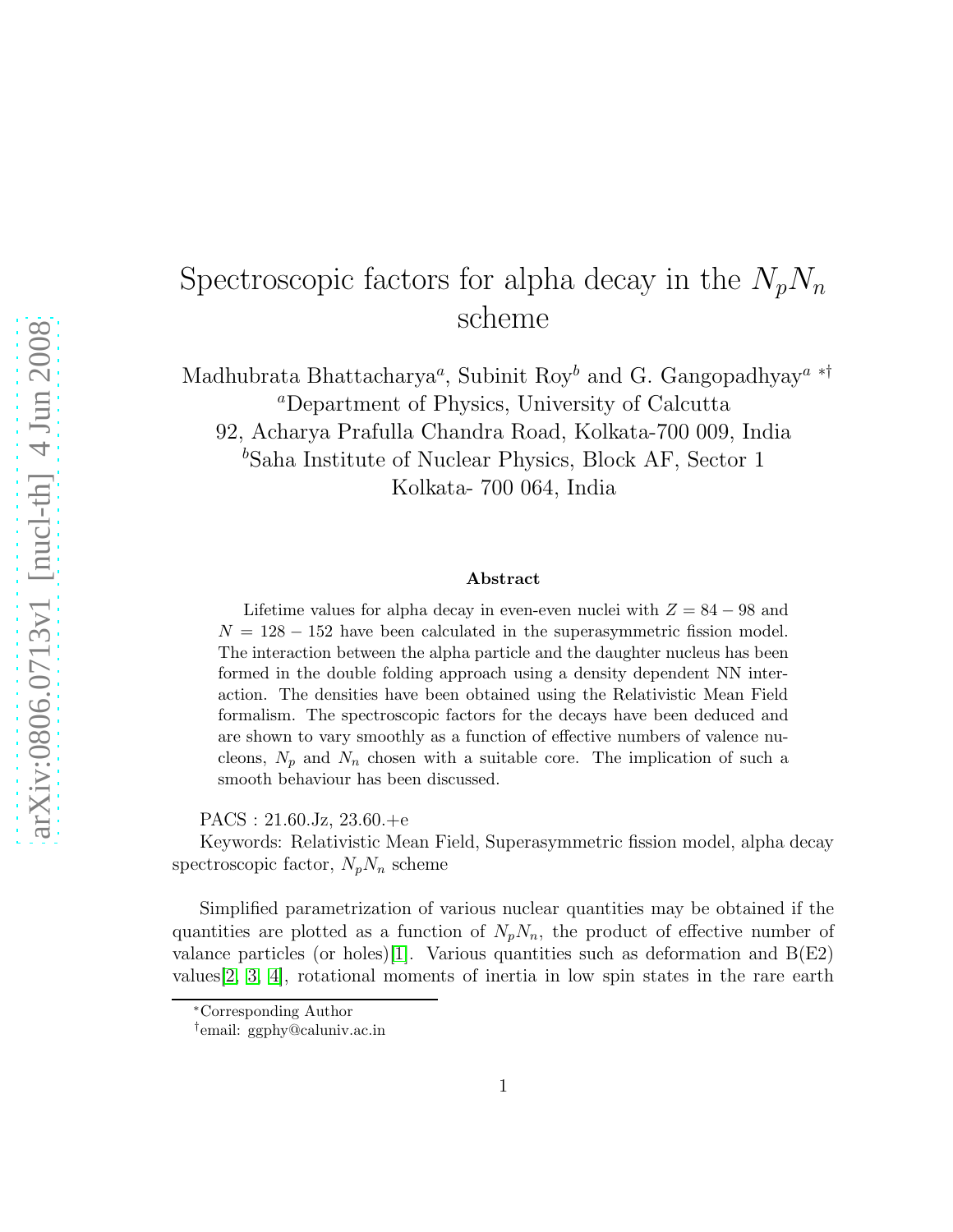region[\[5\]](#page-6-4), ground band energy systematics [\[6\]](#page-6-5), core cluster decomposition in the rare earth region[\[7\]](#page-6-6) and properties of excited states [\[8,](#page-6-7) [9\]](#page-6-8) have been found to follow certain simple trends when expressed as a function of simple product of  $N_p$  and  $N_n$  or certain simple functions of the above two numbers. Essentially this simple functions are seen to represent  $n-p$  interaction and bear smooth relationships with the observables.

It has often been pointed out that in view of the change in magic number and shell structure in various mass regions, the conventional counting of valence protons and neutrons may be inadequate. Extraction of effective number of valence particles in the  $N_nN_n$  scheme may significantly improve the predictive capability of the scheme as well as point to the emergence of new shell structure in different mass regions [\[1,](#page-6-0) [10\]](#page-6-9). For example, Zhao *et al.*[\[10\]](#page-6-9) have used the concept of effective valence number of protons and neutrons to study the breakdown of the shell gap at  $Z=64$  in even-even, odd and odd-odd nuclei. Wolf and Casten[\[11\]](#page-7-0) also have studied the shell gap at  $Z = 64$  for  $N_pN_n$  scheme.

Alpha decay in the heavy actinide nuclei presents a unique opportunity of testing various nuclear structure theories. It is known to take place through tunnelling of the potential barrier by the alpha particle. The spectroscopic factor in  $\alpha$ -decay was introduced to incorporate the preformation probability. It contains the nuclear structure effects, and may be thought as the overlap between the actual ground state configuration of the parent and the configuration described by one  $\alpha$ -particle coupled to the ground state of the daughter. Thus the tunnelling probability of the alpha particle is a quantity which is expected to be crucially dependent on the  $n-p$ interaction and the quantity spectroscopic factor may show a certain correlation when expressed as a function of  $N_p$  and  $N_n$ .

In the present work, we have followed the microscopic superasymmetric fission model. The interaction potential between the alpha particle and the daughter nucleus has been obtained in the double folding model by folding the densities of the alpha particle and the daughter nucleus using some suitable interaction. Usually the densities are obtained from phenomenological description. However, microscopic densities obtained from mean field approaches may be expected to provide a better description of the densities and hence that of the process of alpha decay.

Relativistic Mean Field (RMF) approach is now a standard tool in low energy nuclear structure. It has been able to explain different features of stable and exotic nuclei like ground state binding energy, deformation, radius, excited states, spinorbit splitting, neutron halo, etc. For a detailed discussion, readers are referred to the refs. [\[12,](#page-7-1) [13,](#page-7-2) [14\]](#page-7-3). Later related developments in studies of ground state structure include incorporating the effect of the resonant continuum in drip line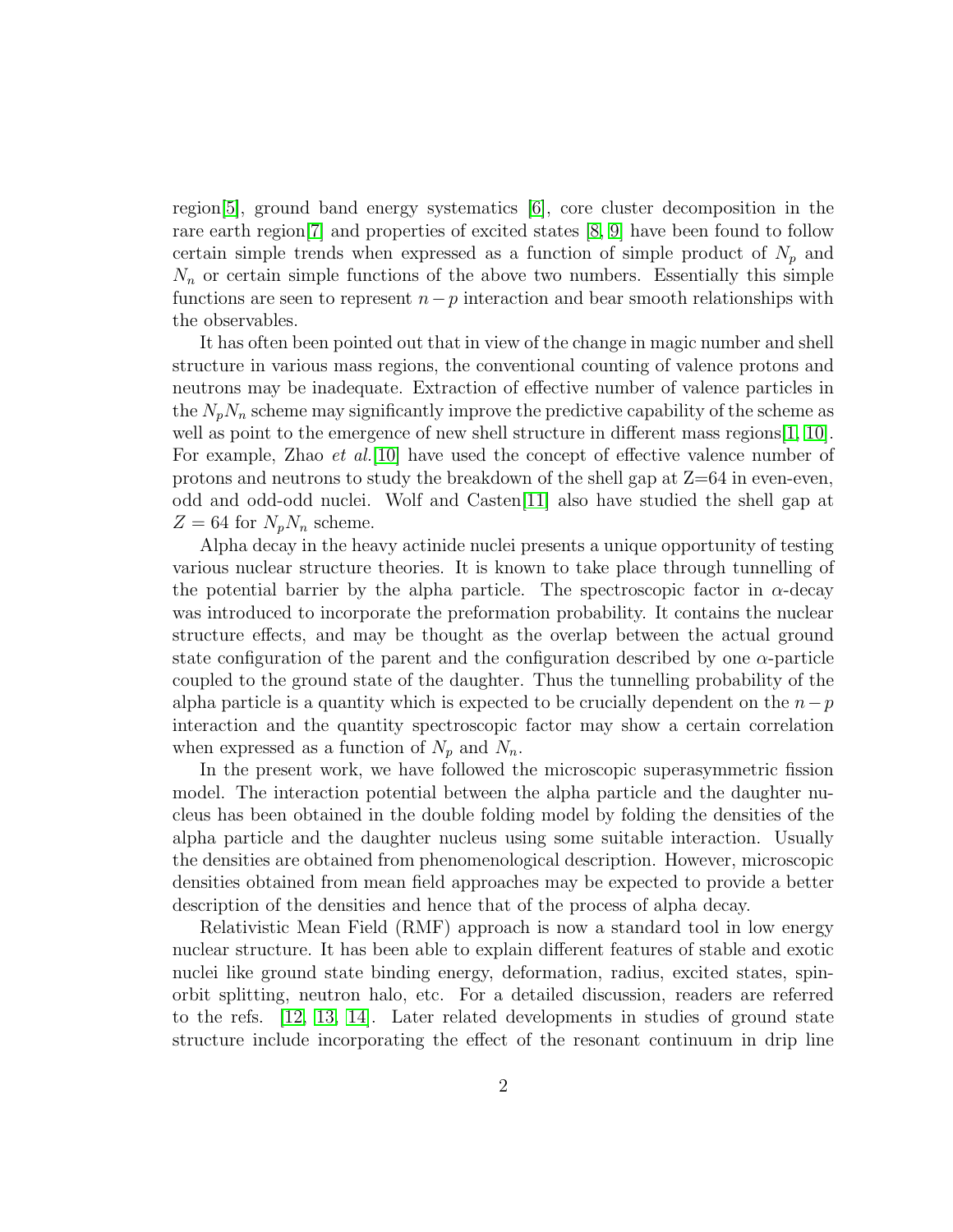nuclei in both mean field  $(15)$  and Hartree Bogoliubov approach  $(16)$ , study of new Lagrangian densities with coupling between mesons[\[17\]](#page-7-6), etc. It is well known that in nuclei far away from the stability valley, the single particle level structure undergoes certain changes in which the spin-orbit splitting plays an important role. Being based on the Dirac Lagrangian density, RMF is particularly suited to investigate these nuclei because it naturally incorporates the spin degrees of freedom.

There exist different variations of the Lagrangian density as well as a number of different parameterizations in RMF. Recently, a new Lagrangian density has been proposed[\[17\]](#page-7-6) which involves self-coupling of the vector-isoscalar meson as well as coupling between the vector-isoscalar meson and the vector-isovector meson. The corresponding parameter set is called FSU Gold[\[17\]](#page-7-6). This Lagrangian density was earlier employed to obtain the proton nucleus interaction to successfully calculate the half life for proton radioactivity[\[18\]](#page-7-7). We have also applied it to study alpha radioactivity in superheavy nuclei with  $A > 282$  [\[19\]](#page-7-8) and cluster radioactivity[\[20\]](#page-7-9) in the same approach followed in the present work. This density seems very appropriate for a large mass region viz. medium mass to superheavy nuclei. In this work also, we have employed FSU Gold.

In the conventional RMF+BCS approach for even-even nuclei, the Euler-Lagrange equations are solved under the assumptions of classical meson fields, time reversal symmetry, no-sea contribution, etc. Pairing is introduced under the BCS approximation. Since accuracy of the nuclear density is very important in our calculation, we have solved the equations in co-ordinate space. The strength of the zero range pairing force is taken as 300 MeV-fm for both protons and neutrons.

The microscopic density dependent M3Y interaction (DDM3Y) is obtained from a finite range nucleon interaction by introducing a density dependent factor. This class of interactions has been employed widely in the study of nucleon-nucleus as well as nucleus-nucleus scattering, calculation of proton radioactivity, etc. In this work, we have employed the exponential density dependent interaction DDM3Y1

$$
v(r, \rho_1, \rho_2, E) = C(1 + \alpha \exp(-\beta(\rho_1 + \rho_2))(1 - 0.002E)u^{M3Y}(r)
$$
(1)

 $\overline{a}$ 

used in Ref. [\[21\]](#page-7-10) to study alpha-nucleus scattering. It uses the direct M3Y potential  $u^{M3Y}(r)$  based on the G-matrix elements of the Reid[\[22\]](#page-7-11) NN potential. The weak energy dependence was introduced[\[23\]](#page-7-12) to reproduce the empirical energy dependence of the optical potential. The parameters used are the standard values *viz.*  $C =$ 0.2845,  $\alpha = 3.6391$  and  $\beta = 2.9605$ fm<sup>2</sup>. Here  $\rho_1$  and  $\rho_2$  are the densities of the  $\alpha$ particle and the daughter nucleus and E is the energy per nucleon of the  $\alpha$ -particle in MeV. This interaction has been double folded with the theoretical densities of alpha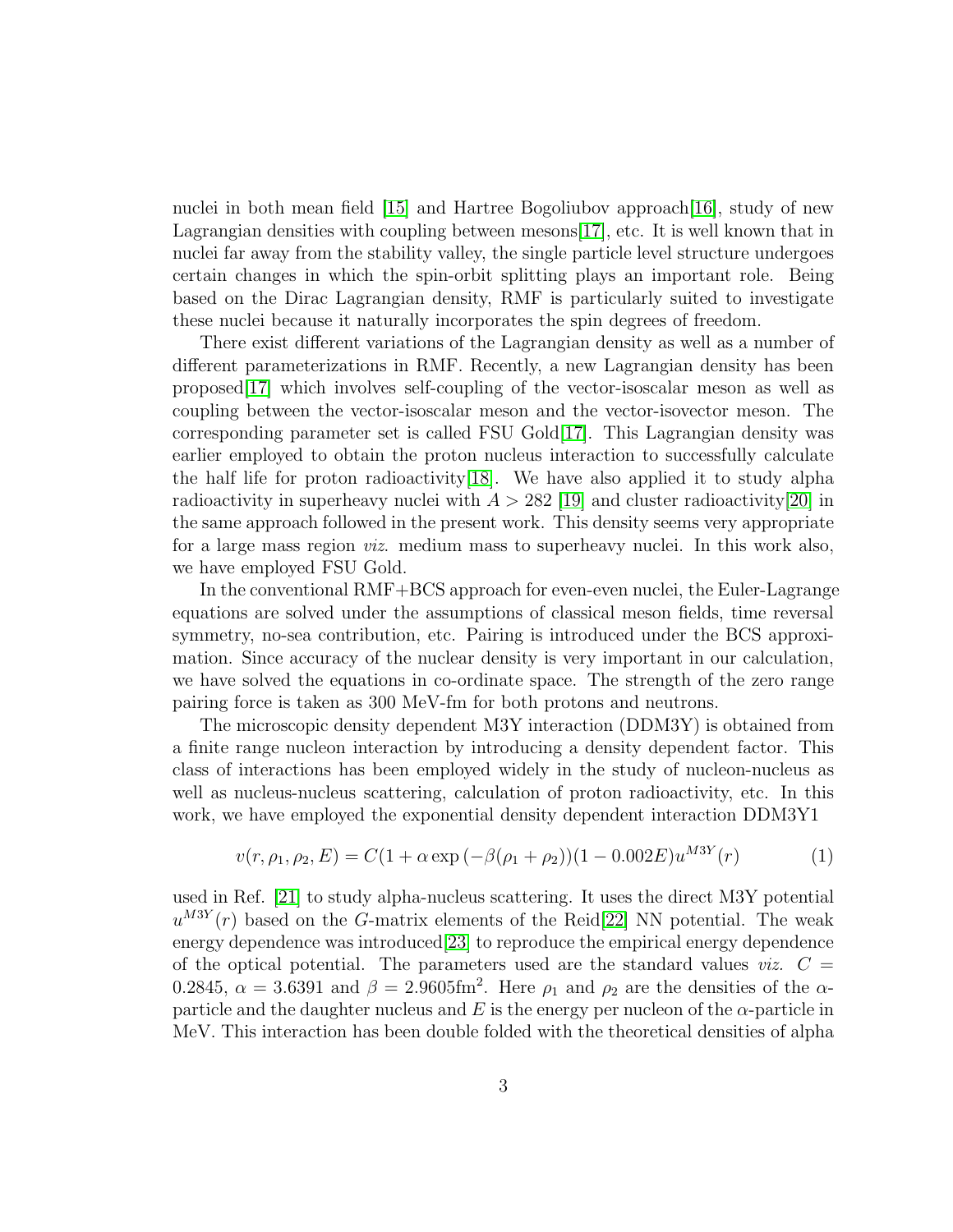particle and the daughter nucleus in their ground states using the code DFPOT[\[24\]](#page-7-13). The assault frequency has been calculated from the decay energy following Gambhir et al.[\[25\]](#page-7-14).

We have studied the alpha decays between the ground states of even-even nuclei for parents with  $Z = 84-98$  and  $N = 128-152$ . The spectroscopic factor has been calculated as the ratio of the calculated half life to the experimentally observed value. Obviously it is expected to be less than unity. The results for the spectroscopic factors are presented in Table [1.](#page-8-0) Theoretical calculations exist for spectroscopic factors for some of these nuclei. Our results are comparable to those values. For example, our calculated value for S of <sup>212</sup>Po is 0.019 as compared to theoretical value 0.025 deduced in [\[26\]](#page-7-15). A value of 0.031 was obtained by Mohr[\[27\]](#page-7-16) in a double folding model calculation using density from experimentally known charge distribution.

The spectroscopic factors for different chains of isotopes generally follow a trend though there are exceptions. However, we find that expressed in terms of the Casten factor  $P = N_p N_n/(N_p + N_n)$ , the points, with some exceptions, show a smooth trend when the  $N_p$  and  $N_n$  values are, or in other words, the core is, chosen suitably. As earlier pointed out, this method has already been followed [\[1,](#page-6-0) [10\]](#page-6-9). However, the implications of such choices of  $N_p$  and  $N_n$  values are usually not always obvious. We will invoke a number different of subshells in various nuclei that are designed to produce a smooth trend and then give microscopic justifications for these choices later in the paper.

For  $Po(Z = 84)$  and  $Rn(Z=86)$  isotopes, the masses are very close to the doubly magic core  $Z = 82, N = 126$ . Thus  $N_p$  and  $N_n$  are chosen simply as  $N_p = Z - 82$ and  $N_n = N - 126$ , respectively. However, the values for  $Ra(Z = 88)$  isotopes fall on the smooth curve only if we choose  $N_p = 4$ . This can be justified on the assumption of  $Z = 92$  as a semiclosed shell as explained later. Similarly, for Th $(Z = 90)$  nuclei, the effective value needed to be chosen is also  $N_p = 4$ .  $U(Z = 92)$  nuclei present a somewhat different scenario. For the two lightest U nuclei studied, i.e. <sup>224</sup>,<sup>226</sup>U, we choose  $N_p = 2$  while for all the heavier isotopes,  $N_p = 4$  is taken as the effective valence proton number. The valence neutron number is taken to be  $N_n = N - 126$ in all the above nuclei. For  $\text{Cm}(Z = 96)$  and  $\text{Cf}(Z = 98)$  isotopes, we choose  $N_p = 2$ and 4, respectively. For Cm isotopes, the valence neutron number is taken to be  $N_n = N - 138$  while For Cf isotopes, it is taken as  $N_n = 152 - N$ . However Pu  $(Z = 94)$  nuclei could not be fitted in the scheme. Interestingly, this is analogous to the case of some nuclei with N=90-92 which could not be fitted to the  $N_pN_n$ scheme for  $B(E2)$  values [\[10\]](#page-6-9) and for the ratio between the excitation energies of the first  $4^+$  and  $2^+$  states [\[8\]](#page-6-7). The resulting plot for spectroscopic factors as a function of  $P(\geq 1.0)$  $P(\geq 1.0)$  $P(\geq 1.0)$  is shown in Figure 1. The smooth line is drawn only for the purpose of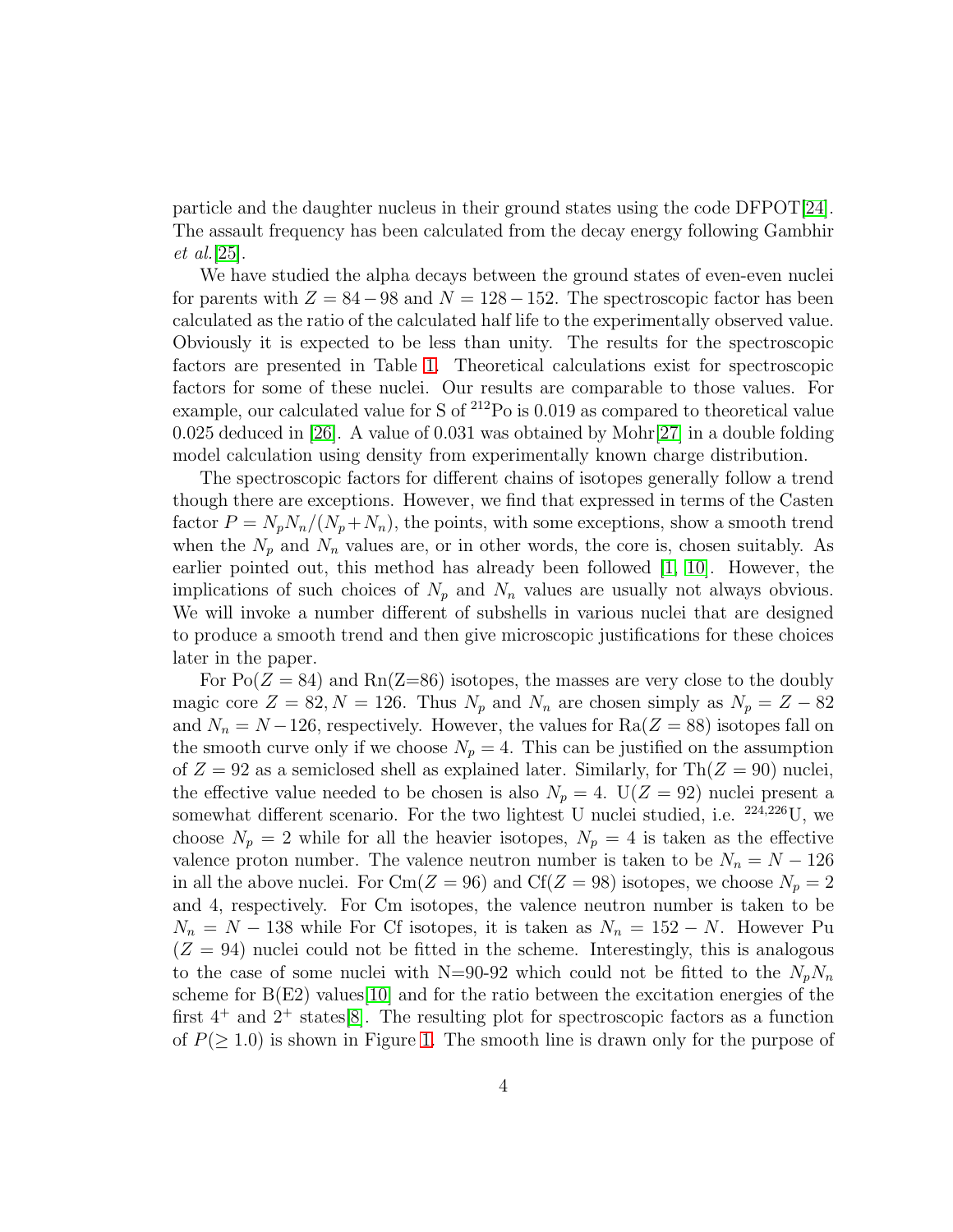guiding the eye. The results for Pu have also been plotted in Figure [1.](#page-9-0) As results for spectroscopic factor of Pu did not fall on the smooth line in Figure [1,](#page-9-0) it is difficult to assign  $N_p$  and  $N_n$  values in the present procedure. We have assigned  $N_p=2$  and  $N_n = N - 126$  for all the Pu nuclei.

It will be interesting to trace the origin of the effective number of valence particles in different isotopes. As already explained, for Po and Ra nuclei, the number of valence particles is simply calculated as those outside the  $^{208}_{82}Pb$  core. Our calculation suggests that the next proton single particle level is  $\pi 1h_{9/2}$ . This fact is also experimentally verified by the ground state spin-parity of the odd proton nuclei with  $Z = 83 - 91$ . Particularly, the ground states of the odd mass nuclei  $^{187-215}Bi(Z = 83)$ ,  $^{197-217}At(Z = 85)$ ,  $^{201-219}Fr(Z = 87)$ ,  $^{207-219}Ac(Z = 89)$ ,  $^{213-221}Pa(Z = 91)$  all have spin-parity  $9/2^-$ , whenever known. Theoretically, we find an interesting situation. The level just below the 82 shell gap, *i.e.*  $\pi 3s_{1/2}$  and the three levels above it, i.e.  $\pi 1h_{9/2}$ ,  $\pi 2f_{7/2}$  $\pi 2f_{7/2}$  $\pi 2f_{7/2}$  and  $\pi 1i_{13/2}$  are shown in Figure 2 for nuclei with  $N - Z = 44$ . It can be easily seen that the  $\pi 1h_{9/2}$  state is going down sharply with increasing Z, thus opening up another gap at  $Z=92$ . Earlier mean field calculations of Rutz *et al.*[\[28\]](#page-7-17) also suggested a shell gap at  $Z = 92$  in the vicinity of nuclei with  $N = 126$ . Hence, in Ra nuclei protons are hole-like and  $N_p$  is taken as 4.

In nuclei with higher Z, there is a possibility of another gap opening up near  $Z = 94$ . Nuclei with  $Z = 84 - 88$  that we have studied have small deformation in their ground state. This is evident from the measured  $B(E2)$  values. However, near  $Z = 92$ , nuclei have large deformation. There is a possibility of new gaps opening up in this region for deformed nuclei. We should mention here that deformed shell gaps are not usually employed in the  $N_pN_n$  scheme. In an earlier calculation with RMF, Long et al.[\[29\]](#page-7-18) have shown that in nuclei with deformation  $\beta \sim 0.3$  and with Z and N near 96 and 144, respectively, gaps of the order of 1.5-2 MeV appear at  $Z = 94, 96$ . There is a similar example in the neutron sector. Rare-earth nuclei such as Hf, Lu, etc are known to exhibit a deformed shell gap at  $N = 94$ . This possibly is the reason that Cm and Cf isotopes have  $N_p = 2$  and 4, respectively while Th with  $Z = 90$  has 4 proton holes. However, our calculation does not include the effects of deformation and it is difficult to be absolutely certain of this explanation. This fact also also may explain why <sup>224,226</sup>U have  $N_p = 2$  but fails for the heavier U nuclei where it was necessary to assign  $N_p = 4$ .

A similar situation also exists in the neutron sector. In nuclei with neutron number  $N > 126$ , the first level beyond  $N = 126$  is calculated to be the  $\nu 1i_{11/2}$ state. In lighter nuclei this state is close to the other states in the same shell. However, as neutron number increases, it comes down in energy rapidly opening a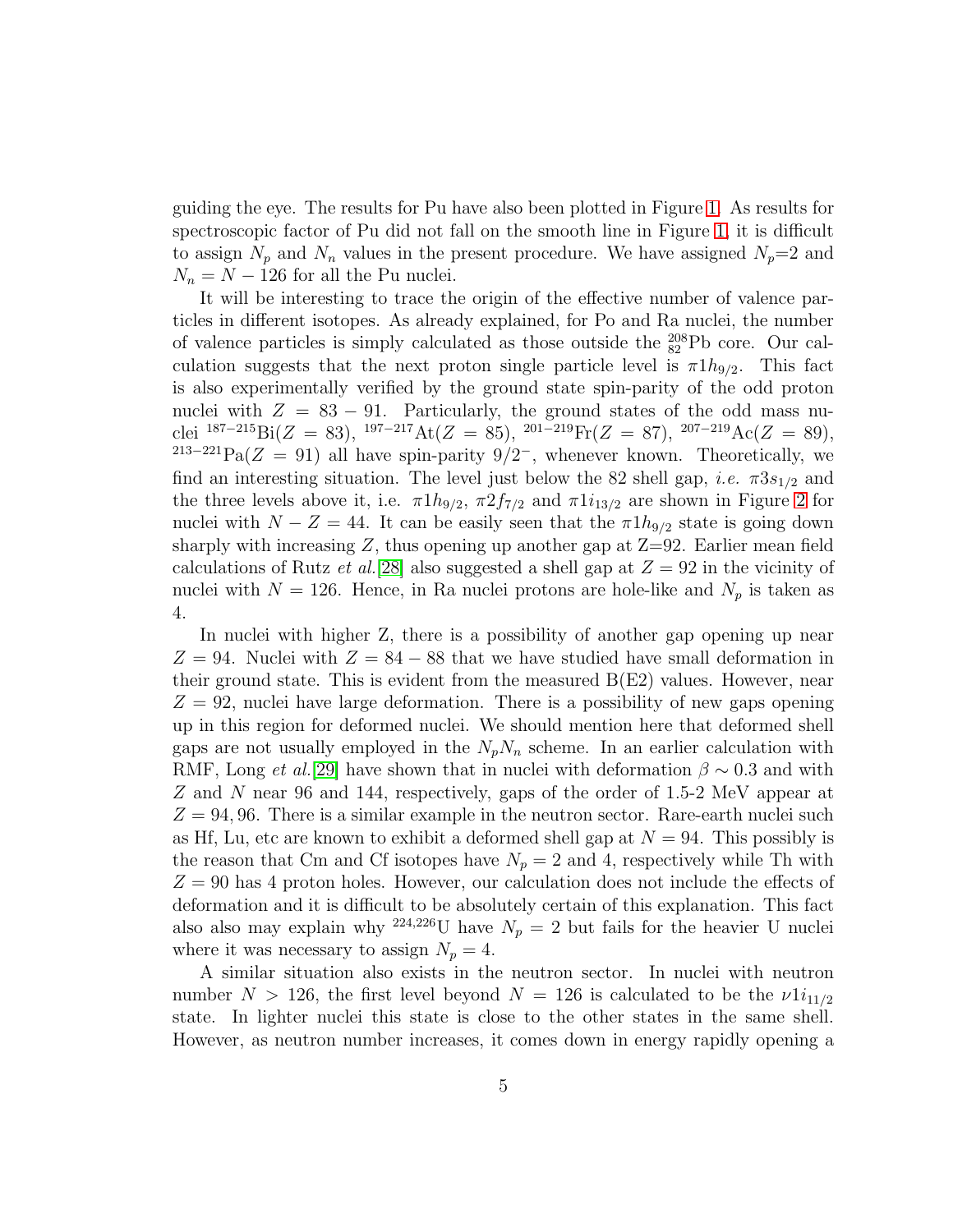gap between it and the other states in the same shell. For example, in <sup>234</sup>Cm, this gap is more than 3.8 MeV, a value more than double of that observed in  $2^{18}$ Po. Thus in Cm,  $N_n = 138$  may act a subshell closure and the number of valence nucleons come out as  $N = 138$ . This cannot however explain why for Cf isotopes, it is necessary to have the number of valence neutrons at  $N_n = N - 152$ . This may possibly be another effect of deformation.

We expect that the observed smooth behaviour of the spectroscopic factor as a function of the parameter  $P$  should be reflected in some other properties also if the parameter P basically is a measure of proton-neutron interaction. With this in mind, we have chosen to study the ground state binding energy of the nuclei in this region. Our method is as follows. It is well known that correlations beyond mean field results are due principally to residual two body interaction. The residual interaction between similar nucleons is described by the zero range pairing force in the present calculation. However, the residual  $n - p$  interaction has not been considered in the present calculation. So for a chain of isotopes, the difference between the calculated and the experimental binding energies may be a measure of the strength of  $n - p$ interaction in a particular nucleus. However, not all differences can be ascribed to this effect. We have chosen one nucleus for each Z where, our scheme suggests that the number of valence neutrons is zero *i.e.* there is no valence  $n-p$  pair. We expect the effect of  $n - p$  interaction to be small in these nuclei and the difference between the calculated and experimental binding energies in these nuclei to be due to all the other effects combined. The difference in the change in the binding energy from the isotope with  $N_n = 0$  for a particular Z between theory and experiment is taken as a measure of the contribution of  $N_pN_n$  interaction and expressed as  $\Delta_{\nu\pi}$ . This difference has been plotted as function of  $P$  in Figure [3](#page-10-0) in a scatter diagram. One can see a similar trend as observed in the case of spectroscopic factors particularly in the horizontal trend for low  $P$  values and the sharply upsloping values beyond  $P = 3$ . The results for Pu are somewhat ambiguous for two reasons. Firstly, as has already been pointed out, the  $N_p$  and  $N_n$  values are somewhat arbitrary. Secondly, the experimental binding energy value for Pu with  $N_n = 0$  *i.e.*  $N = 126$  is not known and we had to use an extrapolated value. In this case also, Pu nuclei do not conform to the general trend. However, the Cm isotopes also do not follow it. We have checked that the B(E2) values for  $2^+ \longrightarrow 0^+$  also show a similar type of behaviour, indicating that the quadrupole deformation starts to increase beyond  $P = 3$ , consistent with the fact that the proton neutron interaction is the major cause of deformation.

To summarize, microscopic superasymmetric fission model has been employed to calculate the lifetime of alpha decay in even-even nuclei with  $Z = 84 - 98$  and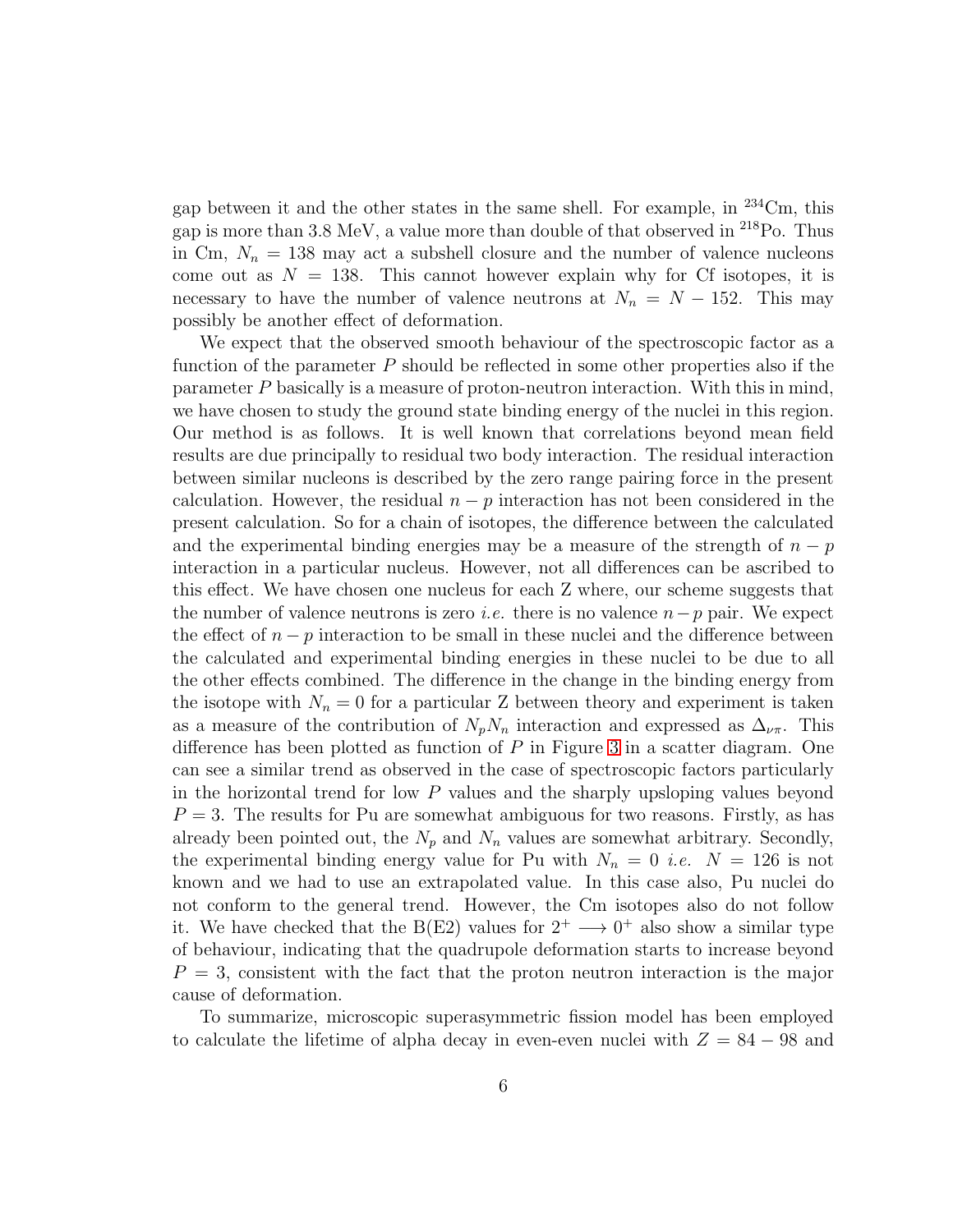$N = 128 - 152$ . The interaction between the alpha particle and the daughter nucleus has been calculated in the double folding model using a density dependent NN interaction. The densities have been obtained using the Relativistic Mean Field formalism with the Lagrangian density FSU Gold. The spectroscopic factors for the decays are shown to vary smoothly as a function of effective numbers of valence nucleons,  $N_p$  and  $N_n$ . However, for a useful description, it was often necessary either to change the usual spherical subshell definitions or to utlize deformed subshells in counting  $N_p$  and  $N_n$ . The proton level  $\pi h_{9/2}$  and the neutron level  $\nu i_{11/2}$  occur just after the closed shells at  $Z = 82$  and  $N = 126$ , respectively and act sometimes as subshells. Binding energy systematics also follow a similar smooth curve indicating the role of the residual  $n - p$  interaction in spectroscopic factor. In view of the observed smooth behaviour, in future it will be interesting to investigate the origin of the observed effective valence nucleon numbers in more detail, particularly around  $Z = 94$  and  $N = 152$ ..

This work was carried out with financial assistance of the Board of Research in Nuclear Sciences, Department of Atomic Energy (Sanction No. 2005/37/7/BRNS).

## <span id="page-6-0"></span>References

- <span id="page-6-1"></span>[1] R.F. Casten, Phys. Rev. Lett. 54 (1985), 1991.
- <span id="page-6-2"></span>[2] R.F. Casten and N.V. Zamfir, Phys. Rev. Lett. 70 (1993) 402.
- <span id="page-6-3"></span>[3] B.D. Foy, R.F. Casten, N.V. Zamfir and D.S. Brenner, Phys. Rev. C49 (1994) 1224.
- <span id="page-6-4"></span>[4] Y.M. Xhao, A. Arima and R.F. Casten, Phys. Rev. 63 (2001) 067302.
- <span id="page-6-5"></span>[5] M. Saha and S. Sen, Phys. Rev. C 46 (1992) R1587.
- <span id="page-6-6"></span>[6] M. Saha and S. Sen, Phys. Rev. C 49 (1994) 2460.
- <span id="page-6-7"></span>[7] B. Buck, A. C. Merchant and S. M. Perez, Phys. Rev. Lett. 94 (2005) 202501.
- <span id="page-6-8"></span>[8] R.F. Casten, Phys. Rev. C 33 (1986) 1819.
- <span id="page-6-9"></span>[9] J.H. Yoon, E. Ha, and D. Cha, Arxiv-0704.1693(2007).
- [10] Y. M. Zhao, R. F. Casten and A. Arima, Phys. Rev. Lett. 85 (2000) 720.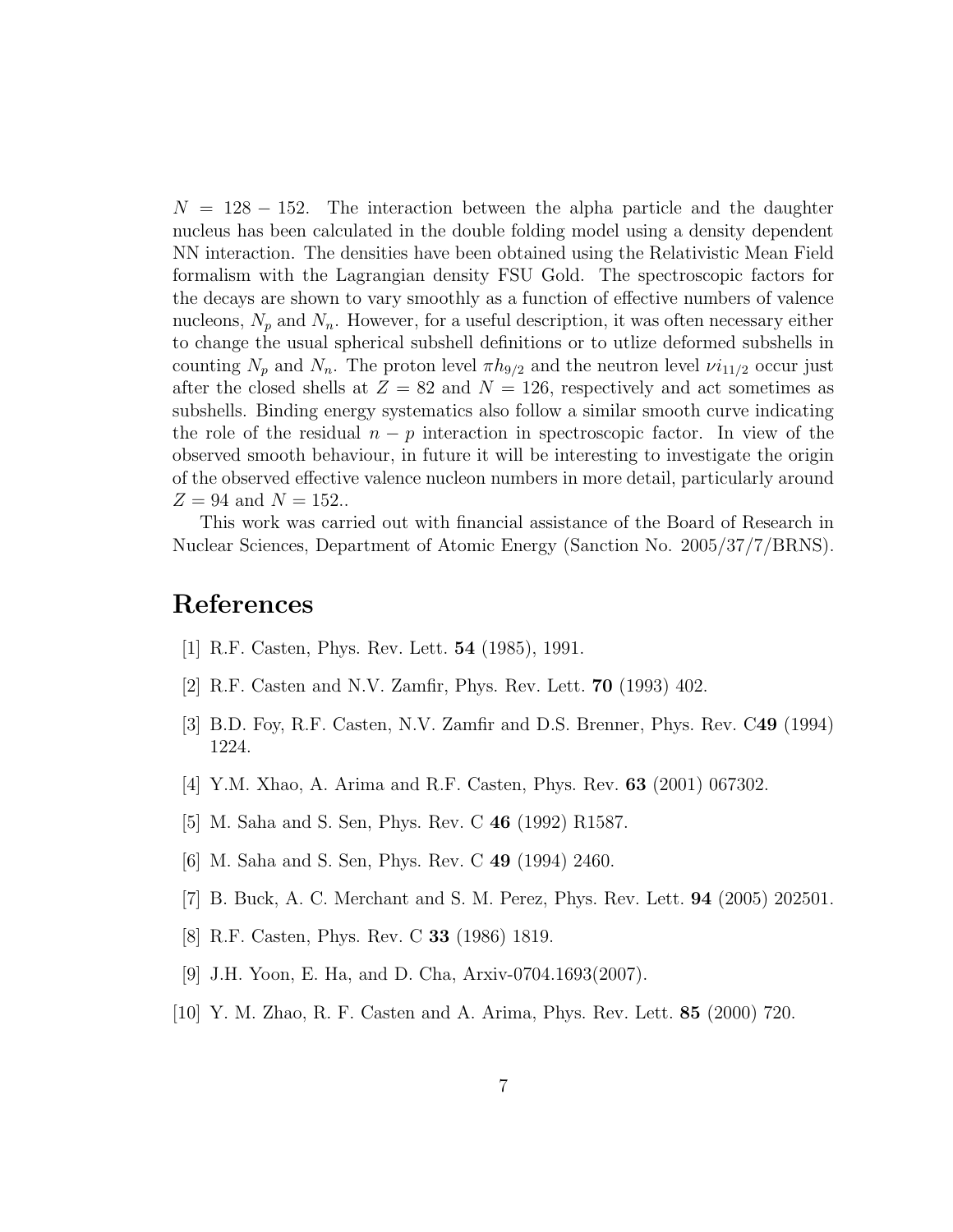- <span id="page-7-1"></span><span id="page-7-0"></span>[11] A. Wolf and R.F. Casten, Phys. Rev. C 36 (1987) 851.
- <span id="page-7-2"></span>[12] B.D. Serot and J.D. Walecka, Ann. Adv. Nucl. Phys. 16 (1986) 1.
- <span id="page-7-3"></span>[13] P. Ring, Prog. Part. Nucl. Phys. 37 (1996) 193.
- <span id="page-7-4"></span>[14] B. D. Serot and J. D. Walecka, Int. J. Mod. Phys. E6 (1997) 515.
- <span id="page-7-5"></span>[15] N. Sandulescu, L.S. Geng, H. Toki and G.C. Hillhouse, Phys. Rev. C68 (2003) 054323.
- <span id="page-7-6"></span>[16] J. Meng and P. Ring, Phys. Rev. Lett. 77 (1996) 3963.
- <span id="page-7-7"></span>[17] J. Piekarewicz J and B.G. Todd-Rutel, Phys. Rev. Lett. 95 (2005) 122501.
- <span id="page-7-8"></span>[18] M. Bhattacharya and G. Gangopadhyay, Phys. Lett. 651 (2007) 263.
- <span id="page-7-9"></span>[19] M. Bhattacharya and G. Gangopadhyay, to appear in Phys. Rev. C (2008).
- <span id="page-7-10"></span>[20] M. Bhattacharya and G. Gangopadhyay, Phys. Rev. C (2008).
- <span id="page-7-11"></span>[21] D.T. Khoa and W. von Oertzen Phys. Lett. B 342 (1995) 6.
- [22] G. Bertsch, J. Borysowicz, H. McManus and W.G. Love, Nucl. Phys. A 284 (1977) 399.
- <span id="page-7-13"></span><span id="page-7-12"></span>[23] D.T. Khoa, W. von Oertzen and H.G. Bohlen, Phys. Rev. C 49 (1994) 1652.
- <span id="page-7-14"></span>[24] J. Cook, Comp. Phys. Commun. 25 (1982) 125.
- <span id="page-7-15"></span>[25] Y. K. Gambhir, A. Bhagwat, and M. Gupta, Phys. Rev. C 71 037301 (2005).
- <span id="page-7-16"></span>[26] K. Verga, R.G. Lovas and R.J. Liotta, Phys. Rev. Lett. 59 (1992) 37.
- <span id="page-7-17"></span>[27] P. Mohr, Phys. Rev. C **61** (2000) 045802.
- <span id="page-7-18"></span>[28] K. Rutz et al., Nucl. Phys. A634 (198) 67.
- [29] W. Long, J. Meng and S.-G. Zhou, Phys. Rev. C 65 (2002) 047306.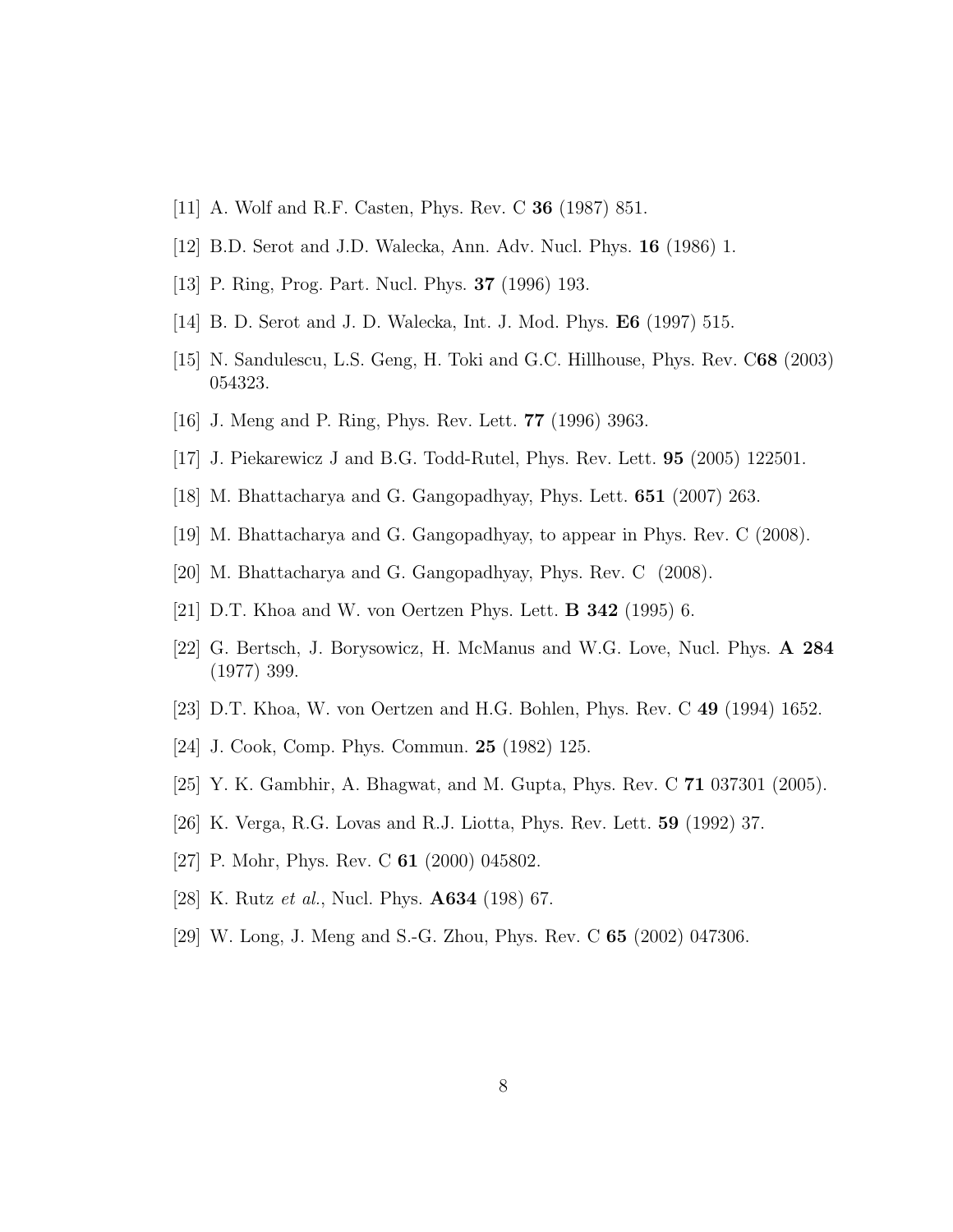<span id="page-8-0"></span>

| Parent                | $\log T_{ex}(s)$ | S     | Parent              | $\log T_{ex}(s)$ | S     |
|-----------------------|------------------|-------|---------------------|------------------|-------|
| $^{212}Po$            | $-6.524$         | 0.019 | $232$ [J            | 9.337            | 0.149 |
| $^{214}Po$            | $-3.784$         | 0.034 | $234$ U             | 12.889           | 0.142 |
| $\rm ^{216}Po$        | $-0.839$         | 0.046 | $236$ U             | 14.868           | 0.166 |
| $^{218}Po$            | 2.269            | 0.055 | $^{238}$ U          | 17.149           | 0.226 |
| $^{216}\mathrm{Rn}$   | $-4.347$         | 0.059 | $^{228}Pu$          | 0.041            | 0.015 |
| $^{218}\mathrm{Rn}$   | $-1.456$         | 0.070 | $^{230}Pu$          | 2.084            | 0.079 |
| $^{220}\mathrm{Rn}$   | 1.745            | 0.084 | $^{232}Pu$          | 3.997            | 0.075 |
| $^{222}\mathrm{Rn}$   | 5.519            | 0.095 | $^{234}Pu$          | 5.723            | 0.094 |
| $^{220}\mathrm{Ra}$   | $-1.745$         | 0.063 | $^{236}Pu$          | 7.955            | 0.089 |
| $^{222}\mathrm{Ra}$   | 1.580            | 0.070 | $^{238}Pu$          | 9.442            | 0.088 |
| $^{224}\mathrm{Ra}$   | 5.500            | 0.092 | $^{240}Pu$          | 11.316           | 0.135 |
| $^{226}\mathrm{Ra}$   | 10.703           | 0.125 | $^{242}Pu$          | 13.073           | 0.115 |
| ${}^{218}\mathrm{Th}$ | $-6.931$         | 0.039 | $^{244}Pu$          | 15.402           | 0.102 |
| $^{220}\mathrm{Th}$   | $-5.013$         | 0.068 | $^{240}\mathrm{Cm}$ | 6.370            | 0.055 |
| ${}^{222}\mathrm{Th}$ | $-2.552$         | 0.049 | $\rm ^{242}Cm$      | 7.148            | 0.066 |
| $224$ Th              | 0.021            | 0.074 | $^{244}$ Cm         | 8.756            | 0.062 |
| $^{226}\mathrm{Th}$   | 3.263            | 0.101 | $^{246}\mathrm{Cm}$ | 11.176           | 0.066 |
| ${}^{228}Th$          | 7.780            | 0.128 | $^{248}$ Cm         | 13.078           | 0.072 |
| ${}^{230}Th$          | 12.376           | 0.162 | 242Cf               | 2.443            | 0.056 |
| ${}^{232}Th$          | 17.646           | 0.225 | $^{244}\mathrm{Cf}$ | 3.066            | 0.065 |
| $224$ U               | $-3.046$         | 0.030 | 246Cf               | 5.109            | 0.048 |
| $226$ U               | $-0.456$         | 0.055 | 248Cf               | 7.460            | 0.043 |
| $230$ U               | 6.255            | 0.127 | 250Cf               | 8.615            | 0.041 |

Table 1: Logarithm of experimental half life values and spectroscopic factors (S) of alpha decay obtained in the present calculation.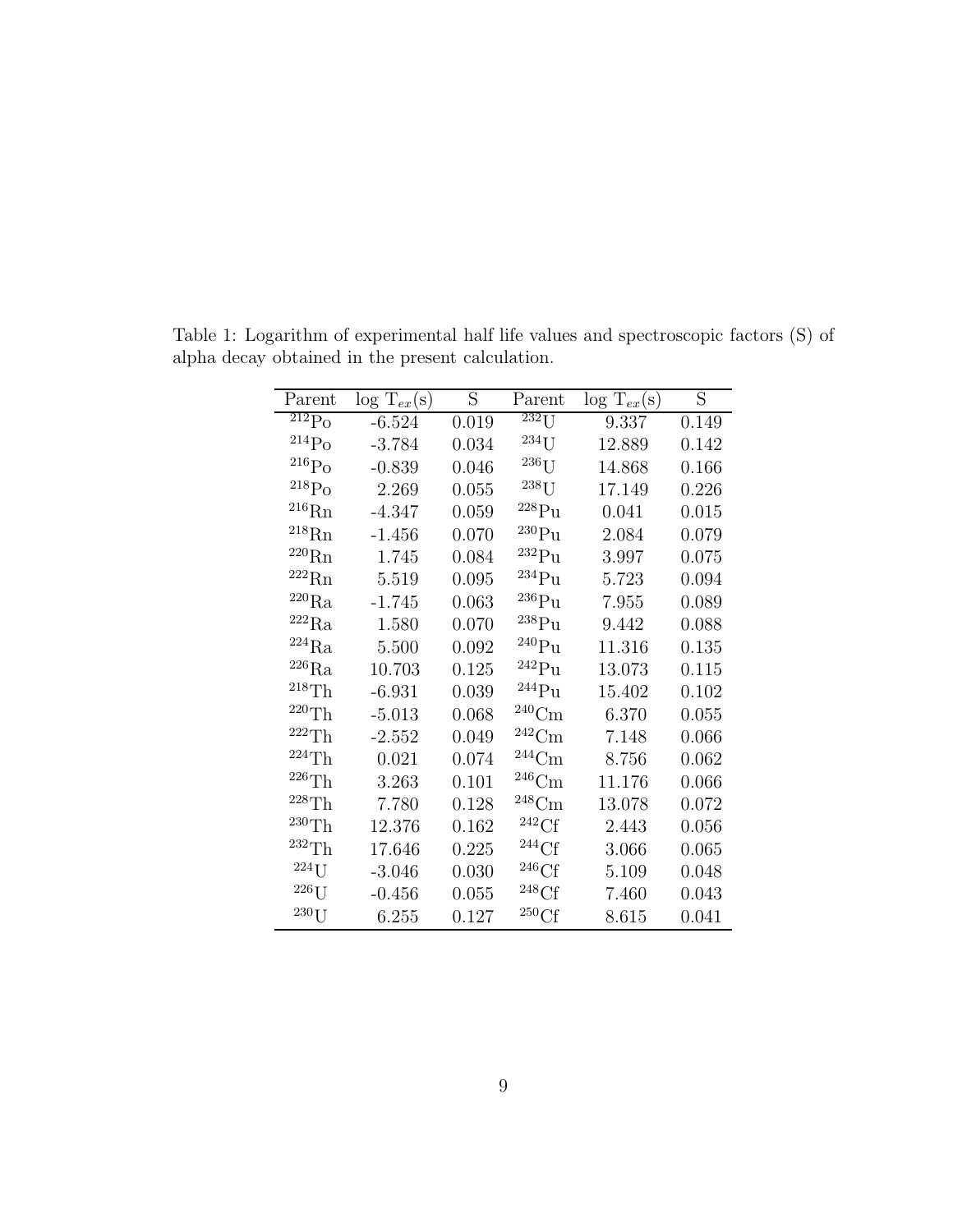

<span id="page-9-0"></span>Figure 1: Spectroscopic factors S as a function of  $P = N_p N_n/(N_p + N_n)$  for eveneven nuclei between Z=84 and 98. The  $N_p$  and  $N_n$  values for different isotopes are explained in the text.



<span id="page-9-1"></span>Figure 2: Calculated single particle proton levels near the proton shell closure Z=82 for nuclei with  $N - Z = 44$ .